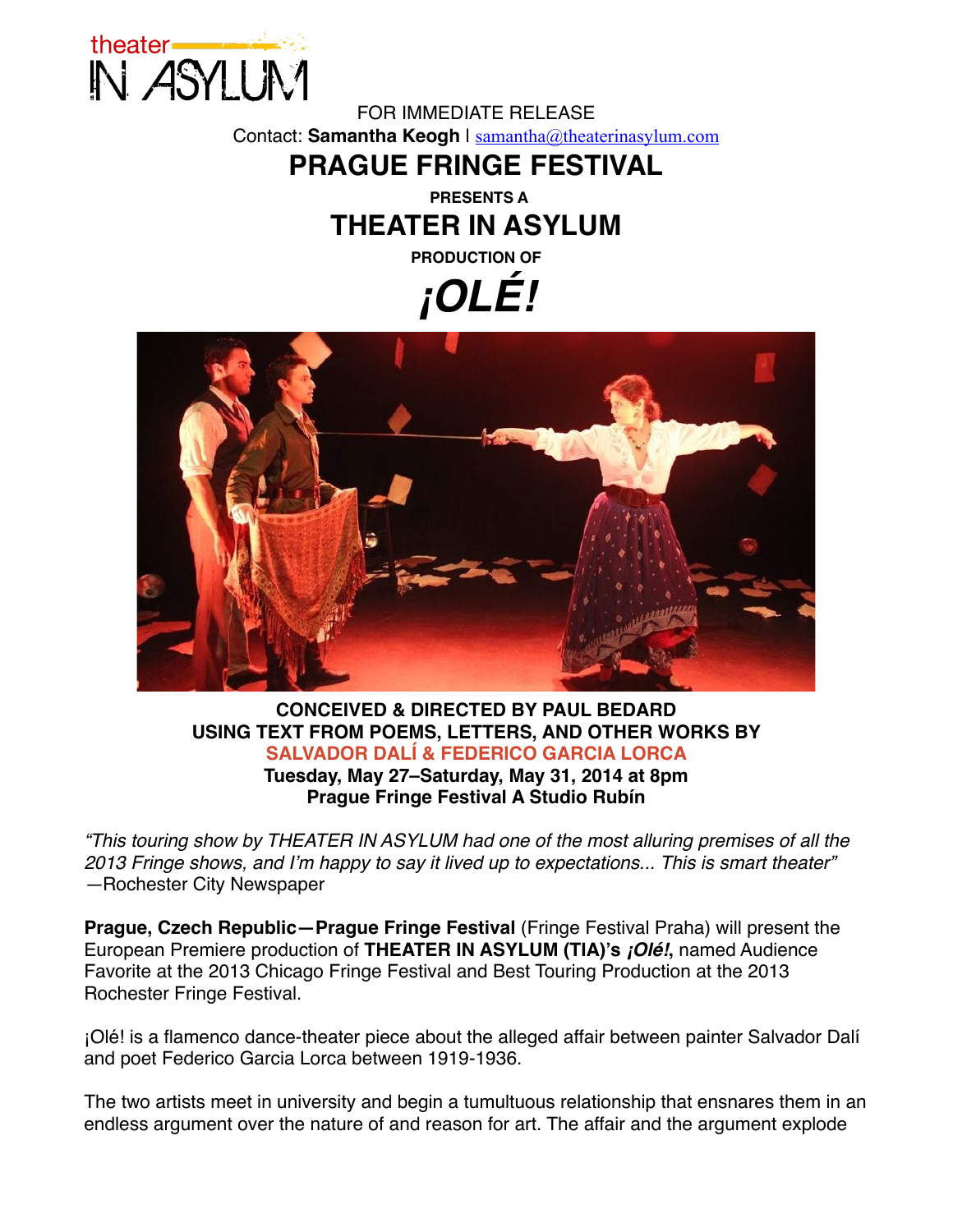# theater

when the two spend a life-altering summer together in Cadaquez, Spain. An original flamenco score weaves through this 60-minute piece, which is accompanied by a live guitarist and features the darkness and passion of flamenco dance.

Throughout the piece, Lorca and Dalì, whose very cells vibrate with the force of their passion, debate the purpose of art in full body and full voice using a combination of their own poetry, letters, and other works. History carries these men into the heart of Franco-occupied Spain, a world where neither their art nor their love can survive. In response, Dalì flees the country, but Lorca remains rooted in Spain, creating art to change his world and face the new fascist and militarized society, all the way to the firing squad.

The production will run **Tuesday, May 27-Saturday, May 31 at 8pm at A Studio Rubín** (Malostranské nám. 9, Malá Strana, Prague 1).

### **Performed by Frankie Alicea, Adrian Bridges, Jake Lasser & Sofia Lund Original Score by Randall Benichak Choreographed by Katie Palmer & Theresa Burns Lighting Design by Dan Stearns Dramaturgy by Samantha Keogh & Jake Lasser**

Tickets **(150CZK)** are available online at <http://www.praguefringe.com/en/programme-2014/ole/>. **The show runs 60 minutes, with no intermission.**

**FRANKIE ALICEA (Lorca)** A graduate of NYU's Tisch School of the Arts where he studied in the Experimental Theater Wing, he can be seen working around NYC and Connecticut both as an actor, theatre educator, and bartender with companies and programs like Theater YinYin, Rescue Agreement, and The Center for Creative Youth. Frankie is a firm believer in the restorative power and the violent beauty of theatre.

**KATHRYN APPLETON (TIA Managing Director; Producer)** is a theater producer based in New York. Past producing credits include: THEATER IN ASYLUM's #CORIOLANUS; *¡Olé!*, *Revolution in 1*, and TIA'S FRANKENSTEIN; HALF written by Rebecca Foresman, Assistant Poetry Editor at the New Yorker; Lemon Cake, directed by Julia Locascio, Assistant Costume Designer on the War Horse tour; and the live-streamed stage reading of The Idealist, featuring Alison Pill and Tony Roberts. Upon graduating with a B.A. from Columbia University, Kathryn worked on the Broadway show Time Stands Still.

**PAUL BEDARD (TIA Artistic Director; Conceiver, Director)** is a writer and director, and is a founding artistic director for Theater in Asylum. Recent directing credits include #CORIOLANUS (Under St. Marks Theater), TIA's FRANKENSTEIN (Looking Glass Theater), and NIJINSKY IN ASYLUM (Steps on Broadway Theater). Paul holds a BFA from NYU's Tisch School of the Arts.

**RANDALL BENICHAK (Composer)** is a composer who received his Masters in Scoring for Film and Multimedia from New York University, and has written music for THEATER IN ASYLUM's main stage productions since its inception (#CORIOLANUS*, ¡Olé!, Revolution in 1,*  TIA's FRANKENSTEIN*,* NIJINSKY IN ASYLUM). He is the Music Director of the Joffrey Ballet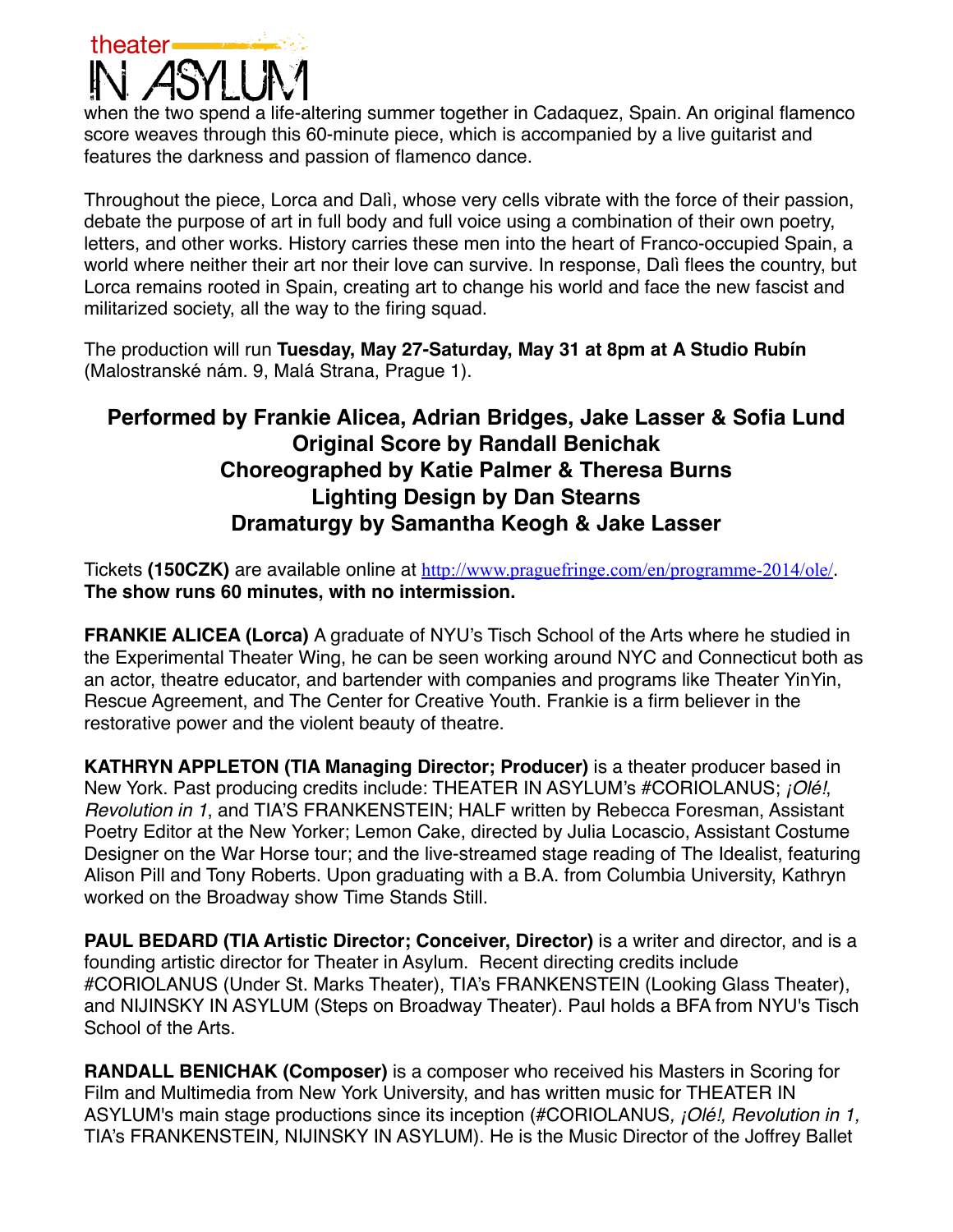

School and is the creator/instructor of the course "Music for Dancers," now a requirement of the Pre-Professional Ballet curriculum. Randall has scored independent films *The Leap List*, *Installation*, *The Conformist*, and *Camp Tamiment.* He also gives private music lessons on guitar, bass, piano and saxophone to students of all ages in the New York City area.

**ADRIAN BRIDGES (The Guitarist)** is a guitarist and composer originally from Philadelphia and now living in New York City. He received both a Bachelor's and Master's degree from New York University's Jazz Studies program, with emphasis on guitar and composition, where he was honored a Presser Scholar. As a versatile instrumentalist, proficient in a wide variety of styles on guitar, mandolin, banjo, and bass, Adrian has found a home in the world of musical theater, playing for numerous productions, including *Once We Lived Here* (Australian Made Entertainment), and *Dreamgirls* (The Gallery Players). As a music director and composer, he's also helped shape productions for Less Than Rent Theater (*Little Town Blues*, *Diva*–winner of Best Musical and Audience Favorite at The 2013 United Solo Theatre Festival) and Kaleid Theatre (*Eurydice, Glow*).

**THERESA BURNS (Tour Choreographer)** is an actor/singer/dancer and choreographer based in NYC. She recently graduated from New York University, Tisch School of the Arts with a BFA in Drama and has been working consistently as a performer and choreographer ever since. Past choreography credits include *The Island of No Tomorrow's* (MultiStages), *Bat Boy, Smile*, and *Reefer Madness* (Little Radical Theatrics), and *Into the Woods* and *Kiss Me Kate* (Strasberg Institute). Recent performance credits include the national tours of *The Wizard of Oz* (Glinda) and *Cinderella* (Step Sister) and *Grimm* in FringeNYC 2012.

**SAMANTHA KEOGH (TIA Resident Dramaturg; Company Manager)** is an actor, singer, and dramaturg who graduated from The American University and is now based in New York City. Her recent performance credits include Emily in *Love, NY* (LaTiDo), *Revolution in 1* (THEATER IN ASYLUM), *Pirates of Penzance* (Fiddlehead Theater Company), Gertie in *Oklahoma!*, and Irca in I *Never Saw Another Butterfly* (Gail Humphries Mardirosian). Previous dramaturgy credits include #CORIOLANUS (THEATER IN ASYLUM) *Hard Times:An American Musical* and *The Irish Cell* (the cell nyc).

**JAKE LASSER (TIA Artistic Associate; DalÍ; Dramaturg)** is a freelance actor and dramaturg. Recent performance work includes in Dara Malina's Lilith (Columbia MFA Directing program), Marc Arthur's new play Mascot for the Dead (at the Martha Graham Dance Company) and THEATER IN ASYLUM's Fall 2013 tour of *¡Olé!* Jake graduated Columbia University with his BA in February 2012. Jake also performed in and did translations for the first workshop of Ruth Maleczech's Imagining the Imaginary Invalid (Mabou Mines.) If ever he doubts his power as an artist to add to the world, he need only look to his amazing collaborators to remind him of the endless expanse of possibility that sits in front of him, waiting to be awakened.

**SOFIA LUND (The Dancer)** was born in Ohio and raised in Puerto Rico. There she trained as a flamenco dancer with Miss Milagros Vicente and was a member and performer at La Casa de Espana. She studied drama and art history at NYU-Tisch School of the Arts. Since then, she has traveled across the United States, acting in small independent films, and has also completed further drama studies, at the Lee Strasberg Film and Television Institute in Manhattan, and at the Atlantic Acting School in Los Angeles, CA. She recently worked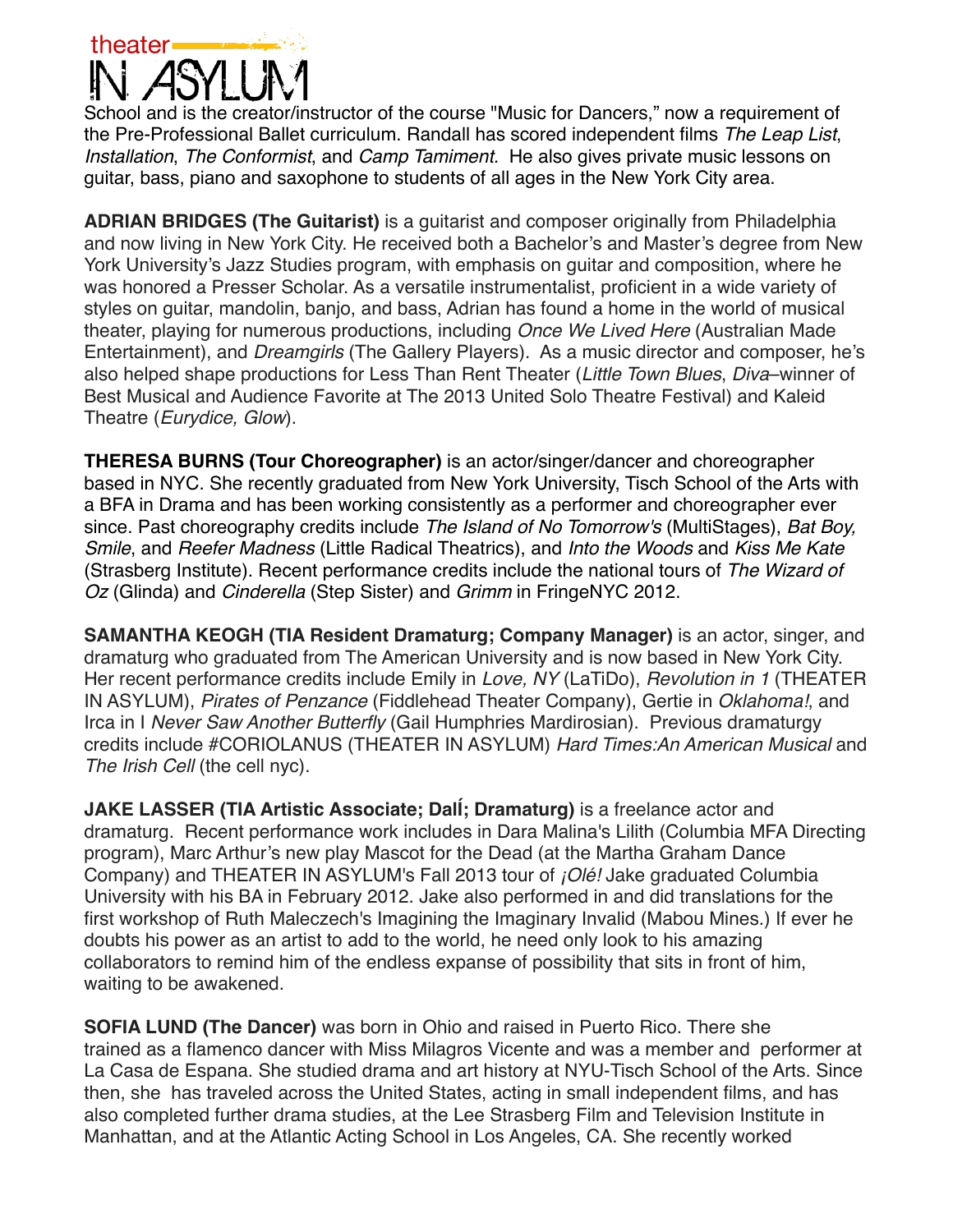# theater.

with Polish artist Izabella Gustowska in a film project about the American artist Edward Hopper, which will be screened in museums this coming winter in New York City. Currently, she lives in Los Angeles, CA, and is acting in film and television.

**KATIE PALMER (TIA Artistic Director; Choreographer),** originally from San Diego, California, graduated from New York University, Tisch School of the Arts with a BFA in Drama. She began dancing at age 3 and never stopped, eventually supplementing her love of dance with theater training as an actor, singer/musician, director, designer, and ultimately, a choreographer. In addition to serving as THEATER IN ASYLUM's Co-Artistic Director, Katie has been involved with every TIA production since its inception: NIJINSKY IN ASYLUM (Choreography), TIA's FRANKENSTEIN (Choreography/Performer), *Revolution in 1* (Concept and Choreography),*¡Olé!,* and #CORIOLANUS (Choreography). Recently, she has also musically staged *Sweeney Todd* and *Falsettos* and created the original solo piece *Everybody Dance Now*. Katie also continues to perform not only in THEATER IN ASYLUM productions but also with regional musical theater companies across the country. Very passionate about arts education, Katie works as a teaching artist in New York City and California.

**DAN STEARNS (TIA Resident Lighting Designer and Production Manager)** is a lighting and scenic designer interested in the intersections of theater, dance, music, and video. With THEATER IN ASYLUM: #CORIOLANUS, *¡Olé!*, *Revolution in 1*, and TIA's FRANKENSTEIN. Other frequent collaborations include Scott Ebersold, Tara Ahmadinejad/Piehole, Pavel Zuštiak/Palissimo, Sanaz Ghajarrahimi/Built for Collapse, LeeSaar The Company, and Nylon Fusion Collective, in venues such as BAM, The Joyce, BAC, La MaMa, HERE, Abrons Arts Center, Dixon Place, 3LD, and Columbia University, as well as throughout Eastern Europe. Graduate of NYU's Tisch School of the Arts.

**SALVADOR DALI** was born on May 11, 1904 in Figueres, Spain. He began painting at a very young age and had his first public exhibition in 1919. He enrolled at the Academia de San Fernando in Madrid in 1922, where he met Federico Garcia Lorca for the first time, but was eventually expelled after refusing to take his final exams. He began his first surrealist paintings in 1929 and became a major figure in the movement with his "paranoiac-critical method," which allowed the artist to access the subconscious in order to enhance creativity. That same year, he met Gala, his future wife, muse, and business partner. Gala handled all legal matters in his career for the remainder of his life. Though most well known for his paintings, Dalí also produced films, created visual art, wrote books, gave lectures, and became famous world wide because of his eccentric lifestyle. From 1960 to 1974, he designed and created the Dalí Teatro Museo (Dalí Theatre and Museum) in Figueres to house his work. He was buried there after his death on January 23, 1989.

**FEDERICO GARCIA LORCA** was born on June 5, 1898 in Fuente Voqueros, Spain. He published his first book about his travels through Spain in 1919 while studying law in Granada. That same year he moved to Madrid to focus on his writing and became part of the Generation of '27 along with Salvador Dali. In the 1920s, he received critical acclaim for his numerous volumes of poetry, including *The Gypsy Ballads* (1928), a collection of Spanish folk poems and ballads. In 1929, he traveled to New York and Cuba for a year during which he wrote his collection *A Poet in New York* (1940). In 1931, he was appointed as the director of La Barraca, a mostly student theater company that toured Spain giving free performances of classic Spanish drama as well as Lorca's own work. It was also at this time he wrote his three most